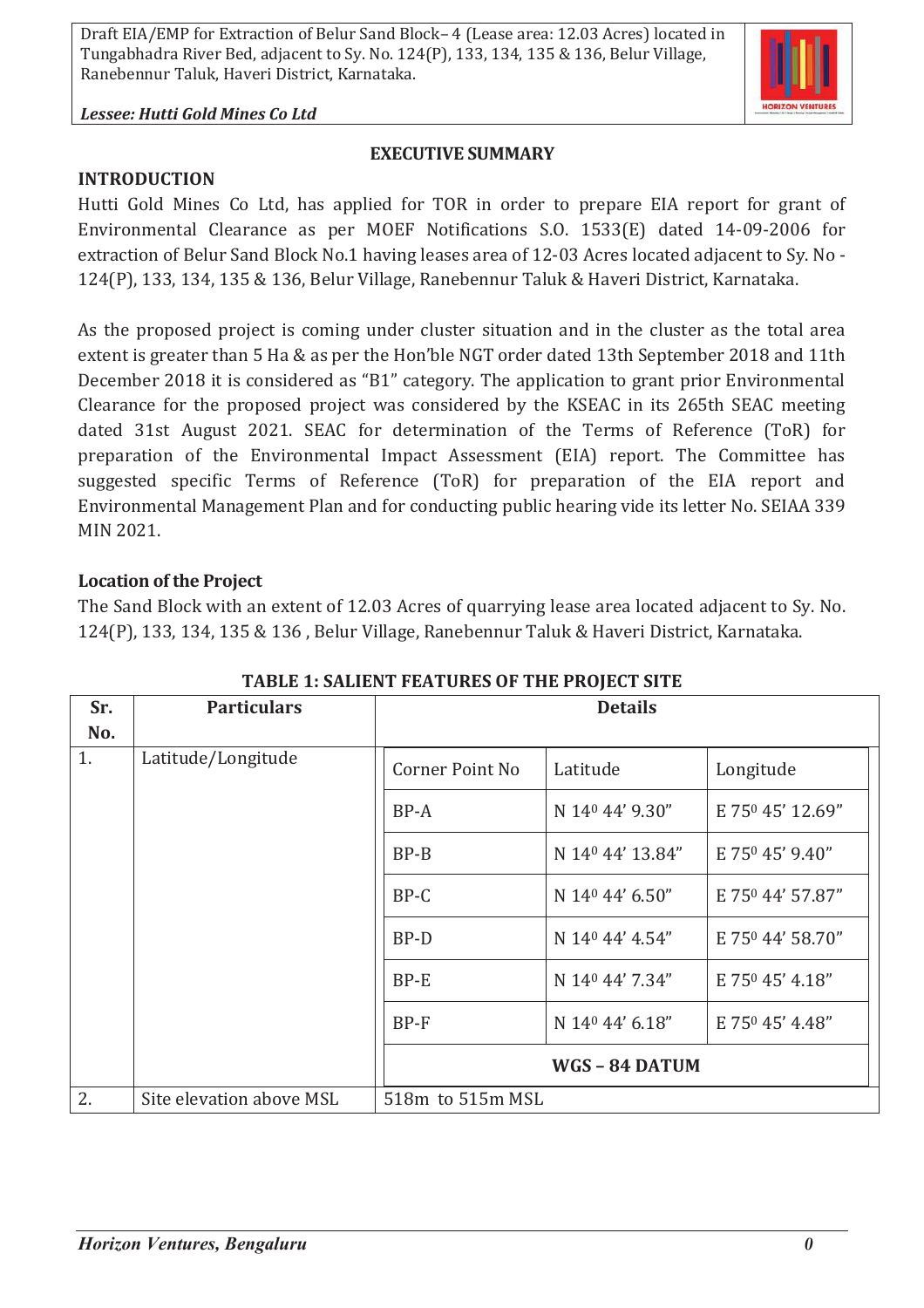

*Lessee: Hutti Gold Mines Co Ltd*

| Sr.       | <b>Particulars</b>             | <b>Details</b>                                                                                                                            |                                 |                               |
|-----------|--------------------------------|-------------------------------------------------------------------------------------------------------------------------------------------|---------------------------------|-------------------------------|
| No.<br>3. | Land use at the proposed       |                                                                                                                                           |                                 |                               |
|           | project site                   | Type of land use                                                                                                                          | Existing /<br>present<br>(Acre) | <b>End of lease</b><br>(Acre) |
|           |                                | Area to be Excavated                                                                                                                      |                                 | 10.15                         |
|           |                                | <b>Buffer Zone</b>                                                                                                                        | $- -$                           | 1.88                          |
|           |                                | Area Un-utilized                                                                                                                          | 12.03                           |                               |
|           |                                | <b>TOTAL</b>                                                                                                                              | 12.03                           | 12.03                         |
| 4.        | Nearest roadway                | Belur Village Road - 0.806 kms<br>NH 48 - 18.94 Kms (SW) (Haveri to Davanagere Road)<br>SH 57 - 12.93 Kms (W) (Ranebennur to Guttal road) |                                 |                               |
| 5.        | <b>Nearest Railway Station</b> | Ranebennur Railway Station - 17.48 Kms (SW)                                                                                               |                                 |                               |
| 6.        | Nearest Railway line           | Ranebennur Railway line- 17.10 Kms (SW)                                                                                                   |                                 |                               |
| 7.        | Nearest Air Port               | Hubbali Air Port (NW) at a distance of about 94 Kms.                                                                                      |                                 |                               |
| 8.        | Nearest village/major town     | Belur Village - 1.60 kms (S)                                                                                                              |                                 |                               |
| 9.        | Hills/valleys                  | None within 10 kms                                                                                                                        |                                 |                               |
| 10.       | Ecologically sensitive zone    | None within 10 kms                                                                                                                        |                                 |                               |
| 11.       | Reserved/Protected forests     | Ranebennur BlackBuck Sanctuary (5.25 kms) SW                                                                                              |                                 |                               |
| 12.       | Historical/tourist places      | None within 10 kms                                                                                                                        |                                 |                               |
| 13.       | <b>Nearest Industries</b>      | None within 10 kms                                                                                                                        |                                 |                               |
| 14.       | Nearest water bodies           | This is a river sand mining project. The site is in<br>Tungabhadra River Bed                                                              |                                 |                               |

# **PROJECT DESCRIPTION**

# **Method of Quarrying**

An open cast method will be adopted to operate the area. Since, the annual production is about 57,257 Tons per annum for five years; the Open cast method will be followed during the plan period.

# **Anticipated life of the quarry**

Life of the quarry in this is not applicable, as the extraction and replenishment is a continuous process. Depletion and addition of ordinary sand is to be balanced by keeping the production level always low comparing to the replenishment.

# **Conceptual Quarry Plan**

Based on reserves of River Sand as Production capacity of 57,257 Tons per annum for the 5 years plan period, thus the anticipated life of the will be till the reserves get exhausted.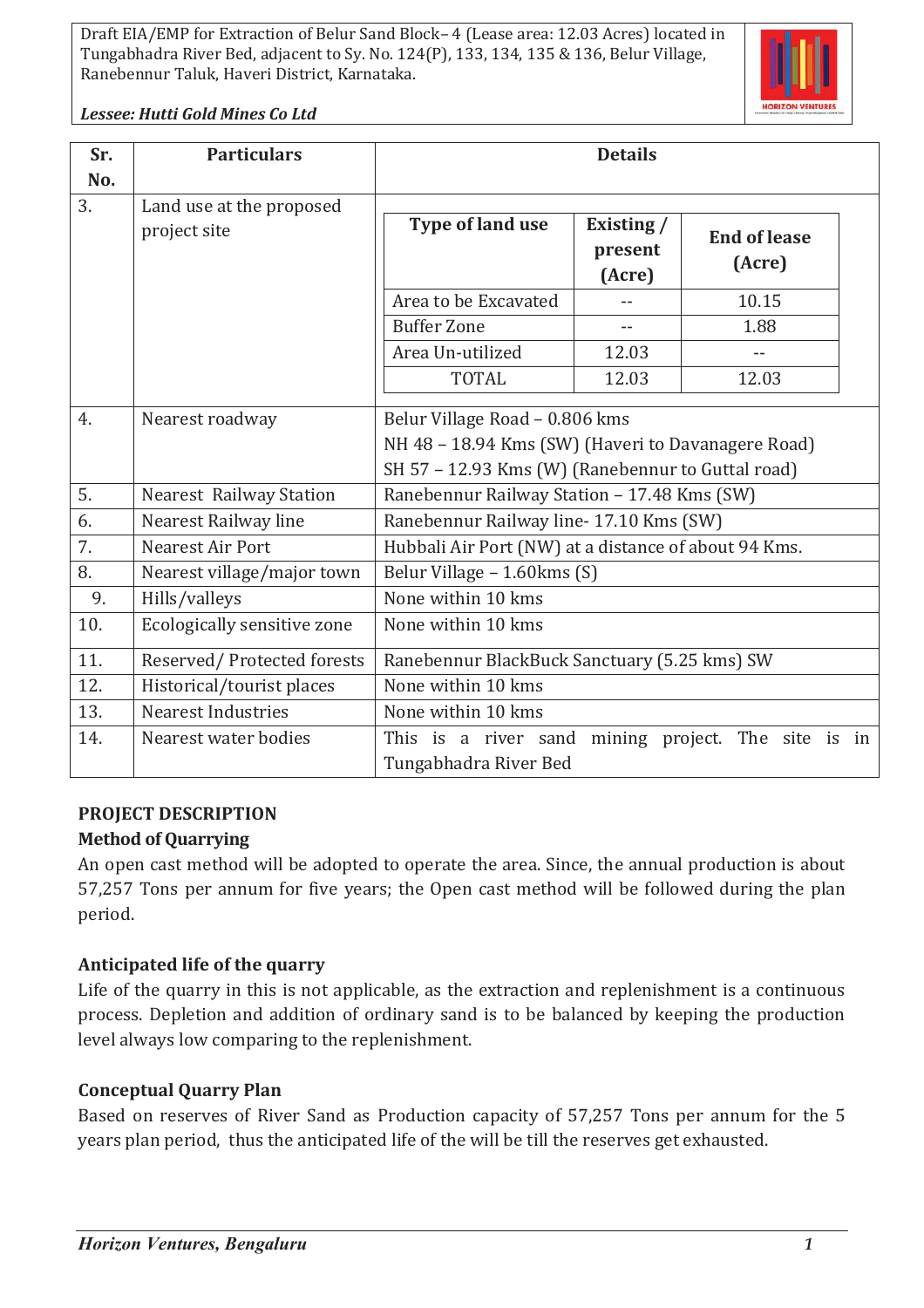

#### *Lessee: Hutti Gold Mines Co Ltd*

### **Waste Generation & Disposal**

There is no such reduction of waste / mineral reject processing possibilities are proposed during plan period. There is no proposal of dumping during the proposed ensuing quarrying period, & concurrent backfilling is proposed.

### **Water Requirement & Source**

Total water requirement for the project will be 10.0 KLD, Requirement is met by procurement of water from the bore well nearby Tankers.

### **Manpower Requirement**

The said quarry provides direct employment to 10 people and generate indirect employment for 20 more people. Most of the directly employed manpower falls under skilled category Preference will be given to the local people as per their eligibility.

### **Site Infrastructure**

The Quarry will have its own office premises, canteen, first-aid center etc. Quarry office is well connected with wireless and telephone, internet & e-mail facilities for communication. The Quarry is provided with a workshop to undertake repairs and regular maintenance of quarrying machinery deployed.

## **EXISTING ENVIRONMENTAL SCENARIO**

# **Baseline Environmental Studies**

# **Meteorology & Ambient Air Quality**

# **Summary of Meteorological data generated at site (March 2021 to June 2021)**

| Temperature $(^{\circ}C)$ | 40.4 to 14.4°C |  |  |
|---------------------------|----------------|--|--|
| Relative Humidity (%)     | 74 to 22%      |  |  |
| <b>Wind Direction</b>     | W              |  |  |
| Calm wind $\%$            | 11.15%         |  |  |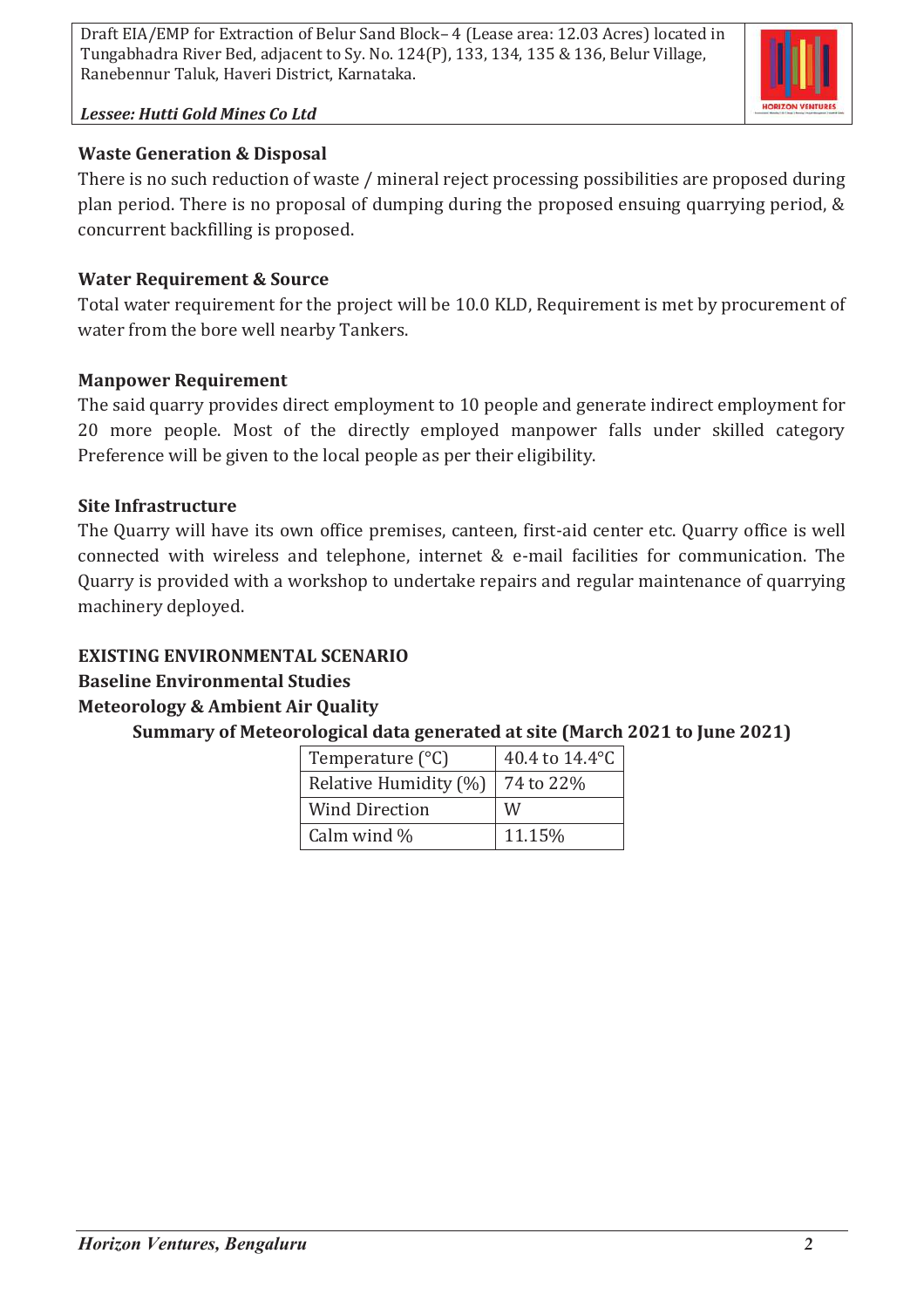

### *Lessee: Hutti Gold Mines Co Ltd*



#### **Ambient Air Quality Status**

From the results, it is observed that the ambient air quality with respect to PM<sub>10</sub>, PM<sub>2.5</sub>, SO<sub>2</sub>, and NOx at all the monitoring locations is within the permissible limits specified by CPCB.

#### **Ambient Noise Levels**

Ambient noise level monitoring was carried out at the 9 monitoring locations; those were selected for ambient air quality monitoring. The monitoring results are within limits**.**

#### **Biological Environment**

There is Ranebennur BlackBuck Sanctuary (5.25 kms) SW and the site is outside Eco sensitive zone.

#### **Proposed Biological Environment Conservation Measures**

- · Thick Green belt will be developed around Quarry lease area and along transport road.
- · Periodic maintenance of mineral transport road
- · Regular sprinkling of water through mobile tanker on mineral transport road
- · Mineral carrying trucks are loaded with only the stipulated quantity to avoid overloading and covered with tarpaulin to avoid spillage.

#### **Socio-economic Environment**

· There is no habitation or private land in the River Sand. There is no rehabilitation and resettlement involved in the project.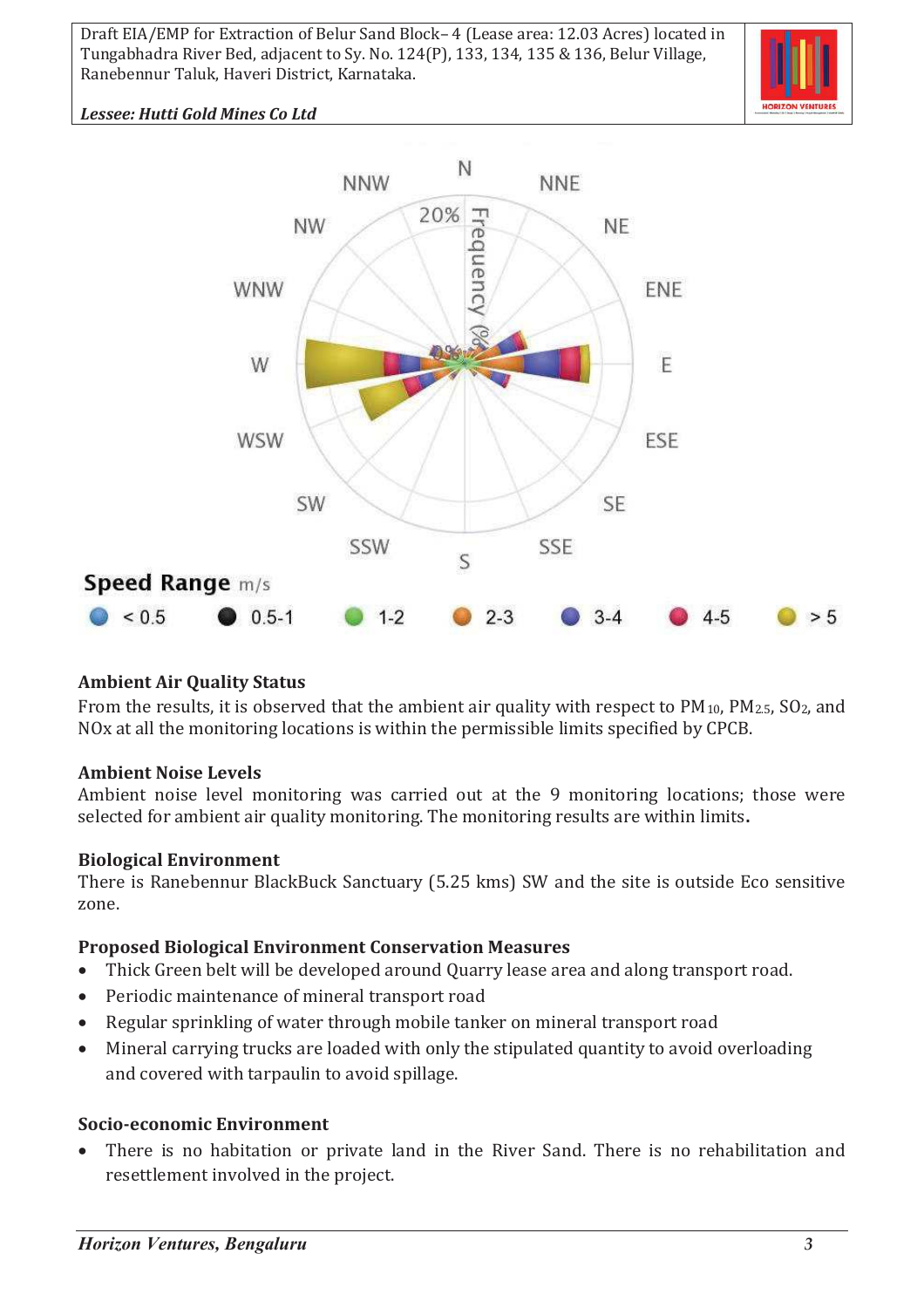

### *Lessee: Hutti Gold Mines Co Ltd*

- The said Quarry provides direct employment to 10 people and generates indirect employment for 20 more people. Most of the directly employed manpower falls under skilled category and the respective distribution / numbers is follows. Preference will be given to the local people as per their eligibility.
- · The existing infrastructure facilities are sufficient to cater the needs of the Sand Block. However, the Quarry management will take efforts as a part of CER for improvement in civic amenities like sanitation, drinking water facilities, transport road, etc in the nearby villages.

# **ENVIRONMENTAL MONITORING PROGRAM**

An Environmental Management Cell (EMC) will be established in the Quarry under the control of Quarry Manager. The EMC will be headed by an Environmental Officer having adequate qualification and experience in the field of environmental management regular and periodic. Environmental monitoring of Ambient Air Quality, Water table depth, Water quality, Ambient Noise Levels, Soil Quality, CSR activities etc will be carried out through MOEF accredited agencies and reports will be submitted to KSPCB/ Regional office of MoEF&CC.

## **RISK ASSESSMENT & DISASTER MANAGEMENT PLAN**

The assessment of risk in the Sand Blocking project has been estimated for Slope failure, Movement of HEMM, Inundation due to surface water, Dust hazards, Hazards associated with use of Diesel Generator Sets and flooding of lower benches and corresponding mitigation measures are suggested in the EIA/EMP report.

### **PROJECT BENEFITS**

The Sand Blocking project would generate additional employment opportunities which would finally result in improvement in the quality of life of people of the nearby villages. In line with this CER policy, Hutti Gold Mines Co Ltd will carry out community welfare activities in the following areas:

- · Community development
- · Education
- · Health care
- · Drainage and sanitation
- · Roads

A budget of Rs. 0.64 Lakh per annum as recurring expenses has been proposed for implementation of Socio-economic welfare activities in the nearby villages.

# **ENVIRONMENTAL MANAGEMENT PLAN**

Judicious use of the environmental management plan addresses the components of environment, which are likely to be affected by the different operations in the project. The capital cost of the project is approx. Rs 161 Lakhs. It is proposed to provide an amount of Rs. 9.63 Lakhs per annum as recurring expenses towards implementation of the environmental action plan.